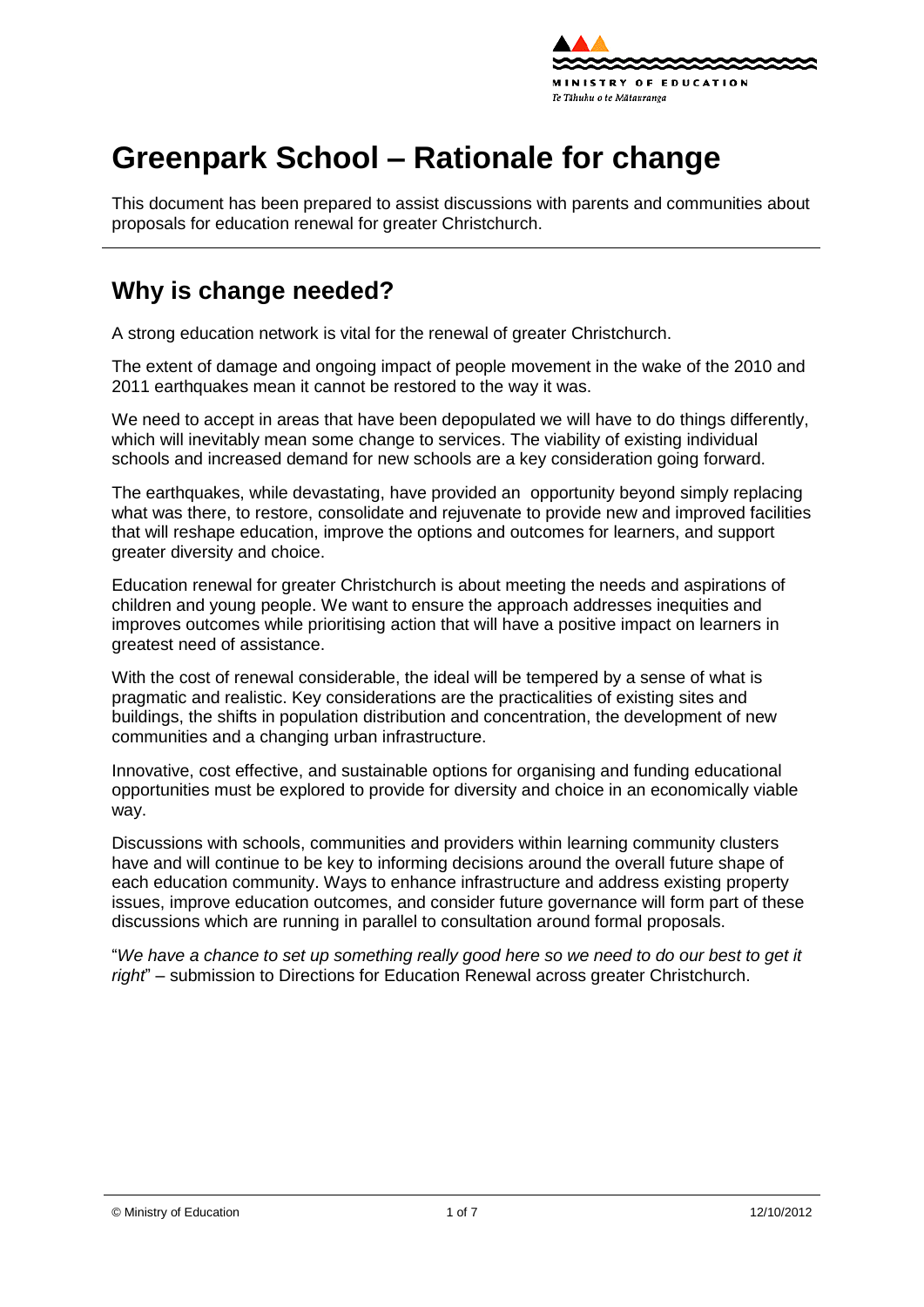### **Why is it proposed my school close?**

People movement and land and or building damage as a result of the earthquakes are the catalysts for change across the network across greater Christchurch.

Many school buildings suffered significant damage, school sites have been compromised and there were 4,311 fewer student enrolments across greater Christchurch at July 2012 compared to July 2010 $^1$ .

Even before the earthquake there were around 5,000 spaces already under utilised in the network.

Greenpark School"s roll is just 31 learners, and is operating at well below capacity. It is located in Selwyn in a rural area and has operated with a small roll for the last 20 years.

While the school was not significantly damaged by the earthquakes, it is 60 years old and will require significant investment to bring it to modern learning environment standard, on top of the cost for remediation work set out below. Based on the history of low rolls it will be hard to justify this investment.

#### **Land**

Surrounding land is predominately CERA technical category 2 (TC2).

While geotechnical considerations are unlikely to be a significant factor, preliminary assessments suggest further investigation will be required if further development is undertaken on this site.

#### **Buildings**

The buildings on the Greenpark School site have suffered some degree of earthquake damage. This covers a wide spectrum from cracking to wall linings and ceilings to relevelling piles and bearers.

Some buildings will require earthquake strengthening. Detailed Engineering Evaluations (DEE"s) are yet to commence, but are scheduled to be complete end 2013; these reports will confirm the exact scale of this work.

Weather tightness assessments are yet to be undertaken at Greenpark School.

Condition assessments have also yet to be undertaken.

#### **Indicative Ten Year Property Costs**

| Indicative Ten Year Property Costs for Greenpark Primary School                                                                               | \$0.2 million |
|-----------------------------------------------------------------------------------------------------------------------------------------------|---------------|
| This figure may vary from amounts previously presented and may be<br>Note:<br>subject to change when more detailed assessments are completed. |               |

The above costs are predominately earthquake damage remediation work.

Please note the above indicative costs do not include weather tightness and condition assessment remediation costs as this work has yet to be assessed.

1

 $1$  This figure includes international fee-paying students.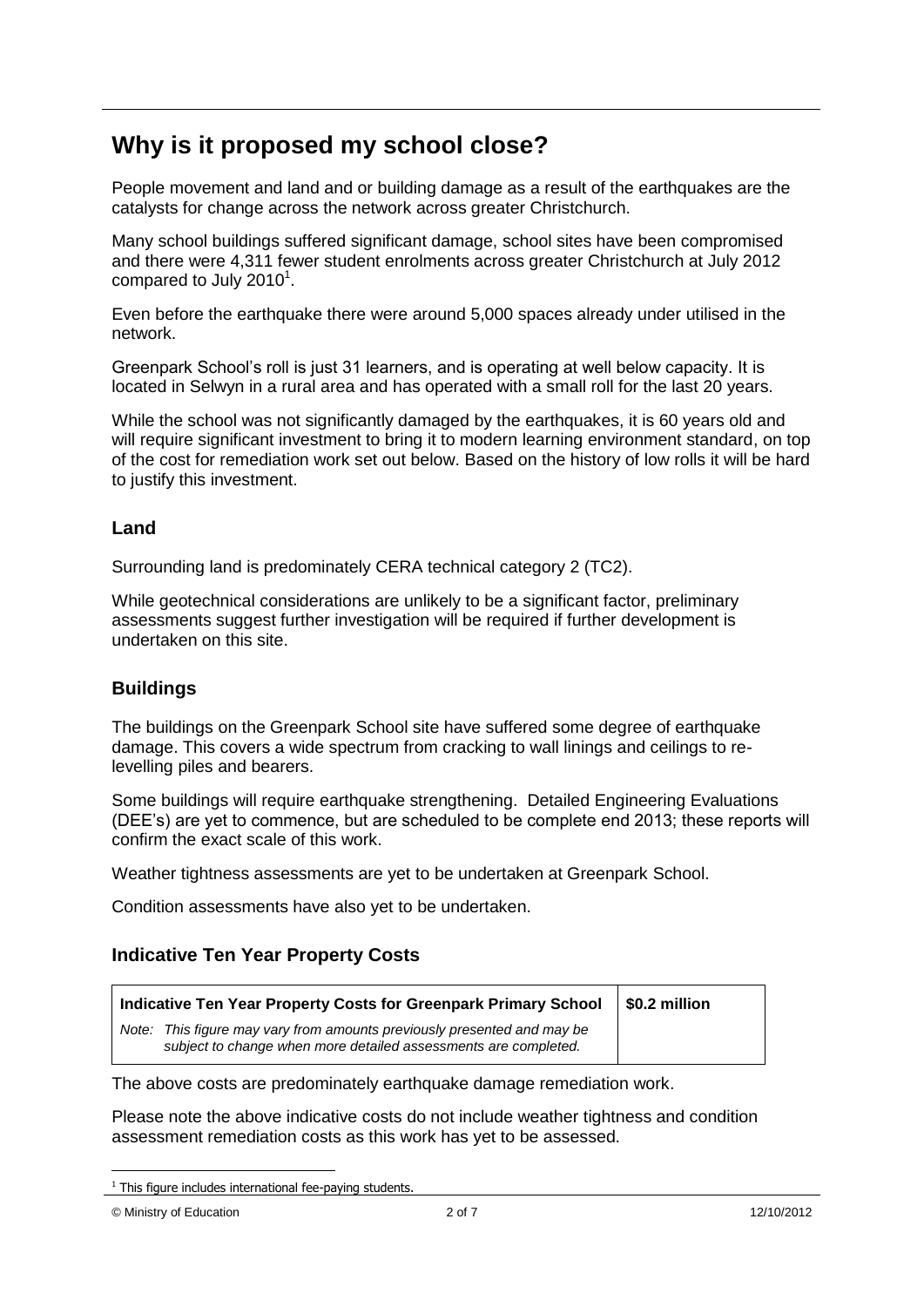*\*These preliminary cost estimates are based upon information, data and research carried out by external parties. They are dependent on the information and assumptions included. While these results may vary as further information and/or assumptions are modified, these preliminary estimates will continue to provide the initial basis for design cost of these projects.*

#### *Cost estimate information*

**For condition assessment** – a physical site inspection was undertaken of every building to evaluate the anticipated maintenance requirements at each school for the next 10 years.

**For assessing earthquake damage** – the recording and quantifying of earthquake damage and indicative repair costs from all events was undertaken. These reports were reviewed by professional loss adjustors and are being used to support the Ministry"s insurance claim.

**For assessing structural strengthening** – Information gathered via a national desktop study and during site visits by project managers and engineers has informed indicative assessments around strengthening which have been, or are being confirmed through the Detailed Engineering Evaluation (DEE) process. All follow up site specific invasive investigations are being carried out by qualified engineers who interpret the findings and recommend further testing as appropriate.

**For assessing weather tightness** – cost estimates were developed as part of a national survey of all school buildings. Further detailed assessments were carried out on buildings identified through this exercise.

#### **People**

Greenpark School had a July 2012 roll of 31, which is around the same level as at July 2008 and July 2010.

Greenpark School has a small roll, which has grown recently in the wake of the earthquakes. It borders the growing township of Lincoln, and serves a small rural community in close proximity to Lincoln and other schools such as Springston, Lincoln and Tai Tapu.

| <b>School Name</b>                 | <b>Type</b>                       | <b>Authority</b> | 2008 | 2010 | 2012 |
|------------------------------------|-----------------------------------|------------------|------|------|------|
| Greenpark School<br>(Christchurch) | <b>Full Primary</b><br>(Year 1-8) | <b>State</b>     | 34   | 27   | 31   |
| Ladbrooks School                   | <b>Full Primary</b><br>(Year 1-8) | <b>State</b>     | 81   | 105  | 102  |
| Lincoln Primary School             | <b>Full Primary</b><br>(Year 1-8) | State            | 416  | 427  | 391  |
| Springston School                  | <b>Full Primary</b><br>(Year 1-8) | <b>State</b>     | 174  | 165  | 213  |
| <b>Primary total</b>               |                                   | 705              | 724  | 737  |      |
| <b>School Name</b>                 | <b>Type</b>                       | <b>Authority</b> | 2008 | 2010 | 2012 |

*Rolls of schools in the cluster: Total July rolls 2008, 2010, 2012<sup>2</sup>*

1

 $2$  July School Rolls are total July rolls, excluding international fee paying students.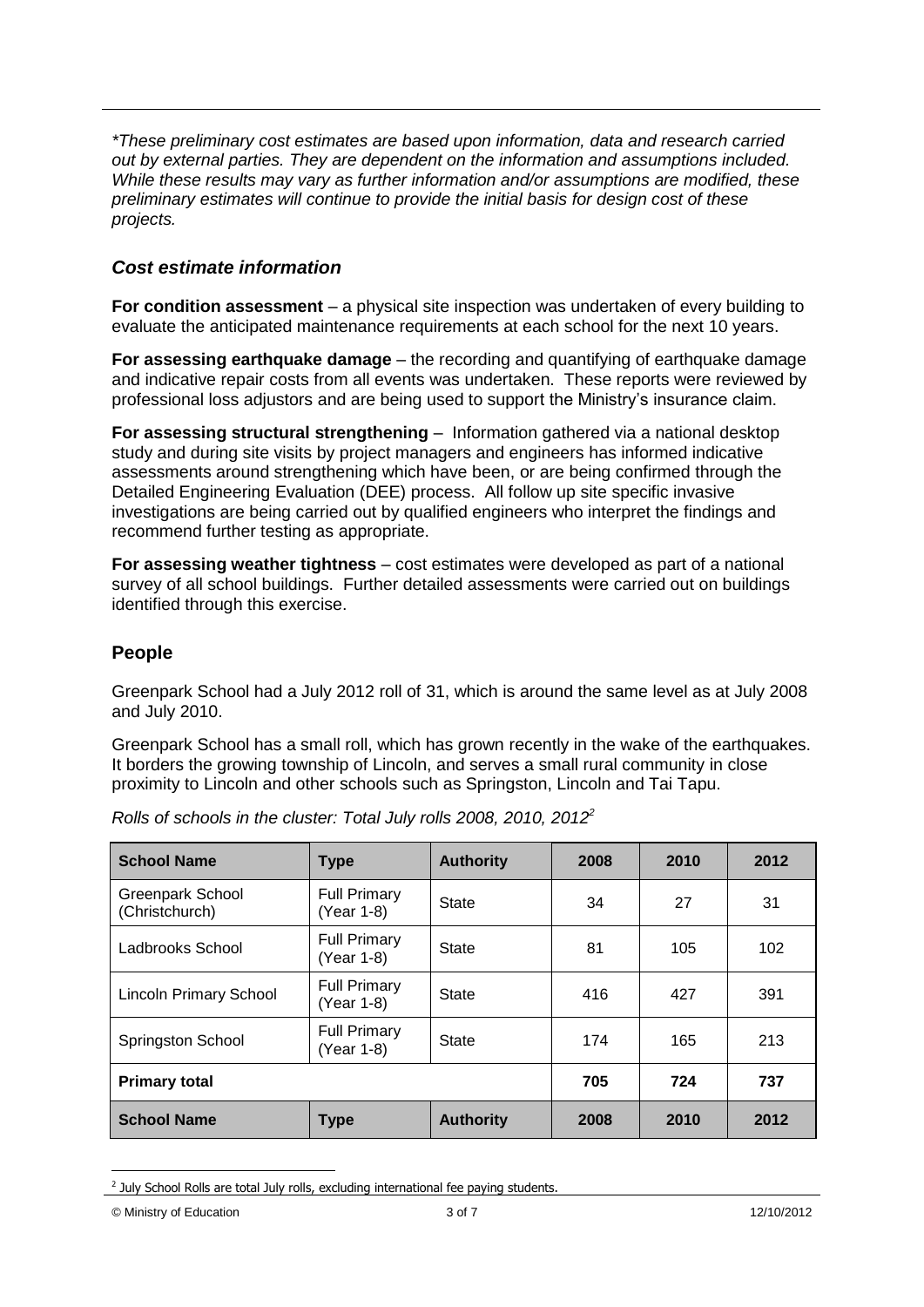| Lincoln High School    | Secondary<br>(Year 9-15) | <b>State</b> | 1.401 | 1.487 | 1.452 |
|------------------------|--------------------------|--------------|-------|-------|-------|
| <b>Secondary total</b> |                          | 1.401        | 1.487 | 1.452 |       |

#### *Student Distribution patterns<sup>3</sup>*

Analysis of July 2012 student address data shows around 94% of year 1-8 students living in the Lincoln cluster catchment attended a state school, 4% were enrolled at state integrated schools and the remaining 2% at private schools.

*Schools with the highest number of year 1-8 students living within the Lincoln cluster catchment*

| <b>School</b>                   | <b>Authority</b> | # students <sup>4</sup> | $%^{5}$ |  |
|---------------------------------|------------------|-------------------------|---------|--|
| <b>Lincoln Primary School</b>   | State            | 329                     | 44%     |  |
| <b>Springston School</b>        | State            | 149                     | 20%     |  |
| Ladbrooks School                | <b>State</b>     | 59                      | 8%      |  |
| Tai Tapu School                 | <b>State</b>     | 31                      | 4%      |  |
| Kirkwood Intermediate           | State            | 29                      | 4%      |  |
| <b>Broadfield School</b>        | <b>State</b>     | 21                      | 3%      |  |
| <b>Halswell School</b>          | State            | 15                      | 2%      |  |
| Greenpark School (Christchurch) | <b>State</b>     | 15                      | 2%      |  |
| Oaklands School                 | State            | 8                       | 1%      |  |
| Aidanfield Christian School     | State Integrated | 8                       | $1\%$   |  |

#### *Population change<sup>6</sup>*

There are several large scale greenfield residential developments proposed in the Lincoln cluster catchment that are projected to result in around 1000 additional households by 2021<sup>7</sup>. These developments are centred for the most part around Lincoln township.

By 2041 it is projected there will be capacity for a further 2000 households.

*Note: The timing of growth is influenced by a number of factors such as economic and social determinants many of which remain uncertain following the earthquakes.*

The Ministry will continue to work with agencies such as Selwyn District and CERA on projected population change.

<sup>7</sup> Source: Greater Christchurch Household Scenarios 2011-2041, Prepared for the UDS Partners, March 2012. Figures quoted are based on the 'BAU Quick Scenario' household projections and are compared to pre-earthquake 2011 household data.

<u>.</u>

<sup>&</sup>lt;sup>3</sup> Analysis includes all crown 'funded' students only, i.e. regular, regular adult, returning adult & extramural. It reflects the student's home address – which bears no relationship to the school they were enrolled at. Not all student records were address matched.

<sup>4</sup> Number of all year 1-8 students in the cluster that attend a given school

<sup>&</sup>lt;sup>5</sup> Percentage of all year 1-8 students in the cluster that attend a given school

*<sup>6</sup>* March data has been used for the comparison across the period 2010 to 2012, as no relevant historical July student address data exists.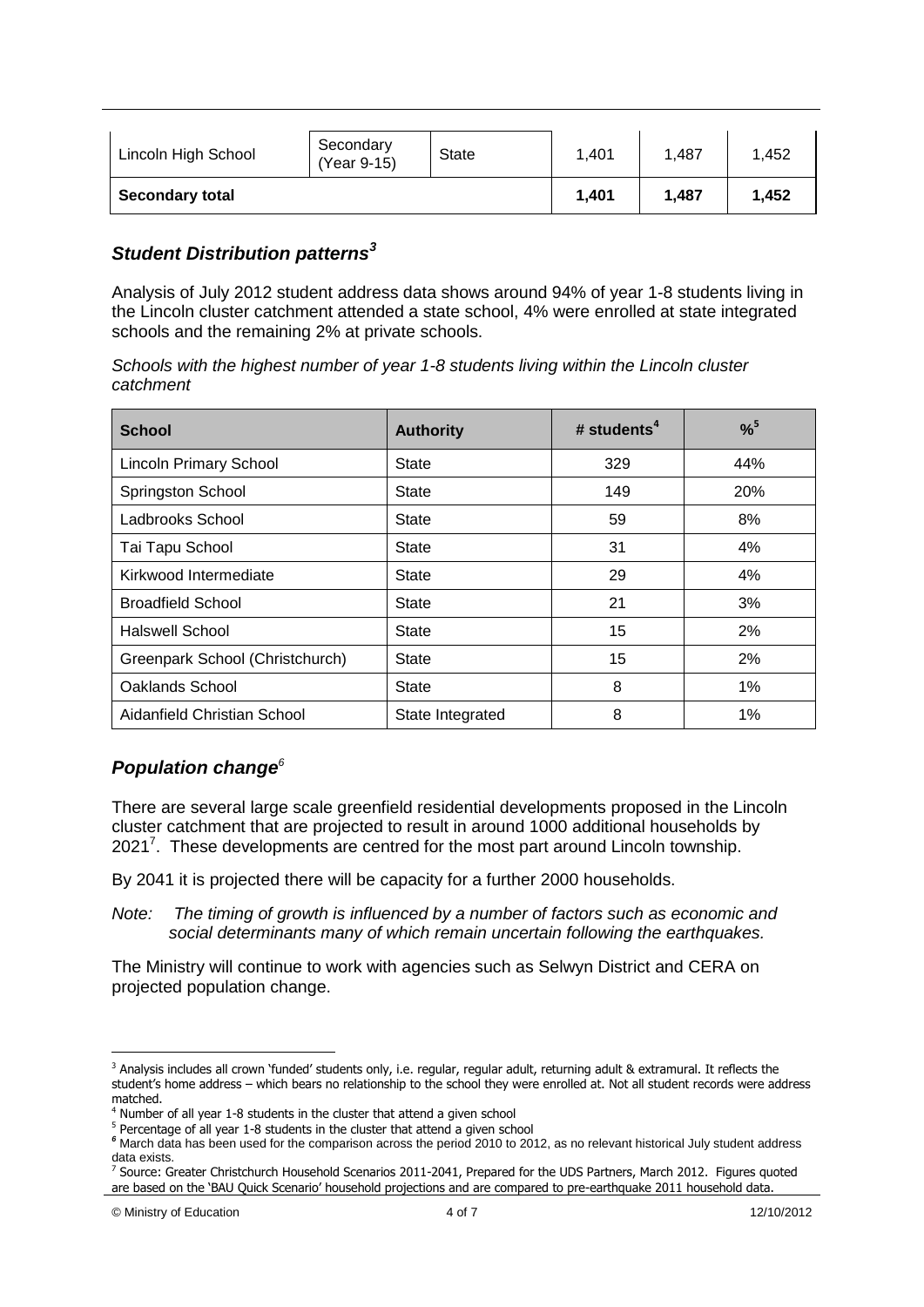### **What would proposed closure mean for the school and its community?**

Approximately 23% <sup>8</sup> (6) of Greenpark School students reside within a 1 km radius of Greenpark School.

If Greenpark School was to close none of the current students would reside with a 1 km radius of an alternative school.

A number of students living in the Greenpark School catchment already attend neighbouring schools such as Tai Tapu and Springston Schools.

If Greenpark School was to close, enrolment schemes of neighbouring schools would be adjusted to support any change to the network of schools.

*Rolls of schools likely<sup>9</sup> to receive enrolments of Greenpark students if the school were to close: Total July rolls 2008, 2010, 2012*

| <b>School Name</b>            | <b>Type</b>                       | <b>Authority</b> | 2008 | 2010 | 2012 |
|-------------------------------|-----------------------------------|------------------|------|------|------|
| <b>Lincoln Primary School</b> | <b>Full Primary</b><br>(Year 1-8) | <b>State</b>     | 416  | 427  | 391  |
| Springston School             | <b>Full Primary</b><br>(Year 1-8) | <b>State</b>     | 174  | 165  | 213  |
| Tai Tapu School               | <b>Full Primary</b><br>(Year 1-8) | <b>State</b>     | 242  | 295  | 271  |
| <b>Total</b>                  |                                   |                  | 832  | 887  | 875  |

Closing Greenpark School would enable funding to be invested in the nearby schools where the majority of learners would most likely go, and into the network generally to provide modern learning environments for a larger number of students.

Safe and inspiring learning environments are key to meeting the New Zealand Property vision for greater Christchurch schools, which means:

- Ensuring any health and safety and infrastructural issues are addressed  $\bullet$
- Taking into account whole of life cost considerations, to allow cost over the life of the  $\bullet$ asset, rather than initial capital cost to drive repair or replacement decisions
- $\bullet$ Enabling all entitlement teaching spaces to be upgraded to meet the "Sheerin" Core modern learning environment standard – which has a strong focus on heating lighting, acoustics, ventilation and ICT infrastructure upgrades.

This will include the provision of appropriate shared facilities across schools within a cluster that can be used by both schools and the community and other agencies as appropriate.

The Ministry will ensure appropriate provision for learners within this cluster to support any changes that may result from consultation.

The Ministry will provide information around enrolment options to families and provide required support.

1

<sup>&</sup>lt;sup>8</sup> Student address records are geocoded records from the respective school roll return. Not all records were address matched i.e. able to be placed on the map. Overall an average of around 90-95% of addresses are address matched. Note for Greenpark School around 84% of addresses were address matched due to the number of rural addresses. <sup>9</sup> Based on where students currently live

<sup>©</sup> Ministry of Education 5 of 7 12/10/2012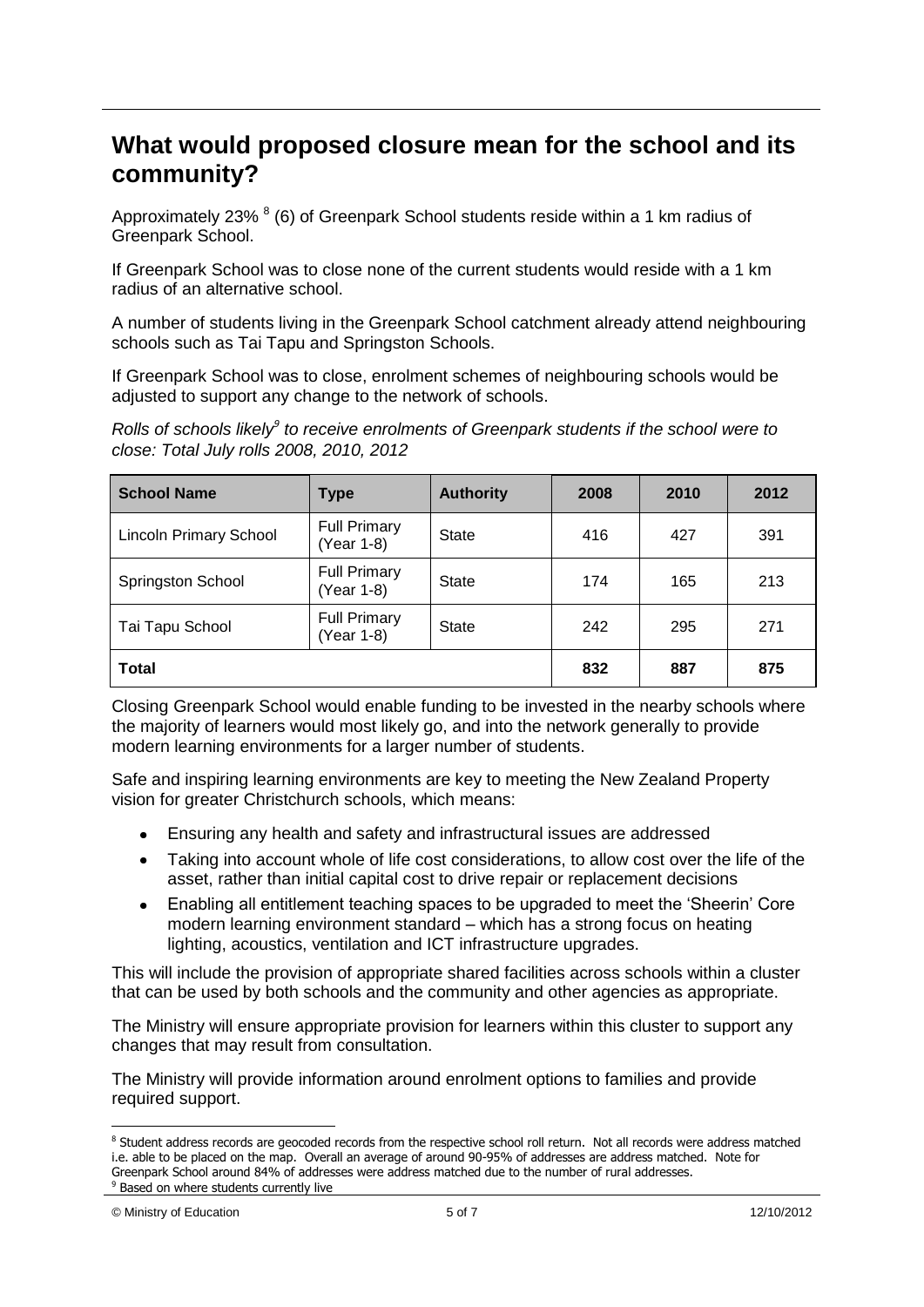There is a school transport policy for students and provision will be available as appropriate.

The provisions of the respective employment agreements will apply for staff.

If a decision to close is made the school property will go into a disposal process.

### **How would the proposed closure of my school fit into the overall plan for my learning community cluster?**

Renewal focuses on the cluster of provision within an education community and the collective impact of people movement and land and building damage across the entire provision within the cluster.

The future of your learners should continue to feature in the wider cluster discussion.

In the first instance this is because the cluster may have thoughts around alternative options that will meet the overarching needs of this cluster to not only revitalise infrastructure but also enhance educational outcomes across this education community that it wishes to contribute during consultation.

The cluster will also need to consider how learners might be accommodated in the future should a decision be made to close the school. The cluster would want to consider how enhanced provision that might be required to support moving student populations might look.

### **How would the proposed closure of my school fit into the overall plan for the network as a whole?**

Additional primary provision is likely to be required in Lincoln township in the future which would further impact on the viability of Greenpark School.

## **Facts and Figures**

**School Rolls** are confirmed total 1 July rolls, excluding international fee paying students.

**Student Distribution data** is drawn primarily from the address matched July 2012 School roll return dataset (excluding international fee paying students). Where March 2010 and March 2012 student address data has been used, the use of these datasets is indicated.

Individual student records have been cleaned of all sensitive data and address matched (geocoded) to street addresses. Not all student records were address matched, as some records were not able to be geocoded, and student records identified with a privacy risk indicator have been excluded from the data. Across all schools in greater Christchurch, approximately 95% of records were address matched.

Where a school has an enrolment scheme, this is legally defined in a written description and is available from the relevant school. School enrolment scheme "home zones" or "school zones" are legally defined in the written description, and the display of any enrolment zone in a map is only a visual representation of the written description. School enrolment schemes, enrolment zones, and associated maps are reviewed periodically.

**Land and infrastructure information** has been drawn from a variety of sources as outlined above.

© Ministry of Education 6 of 7 12/10/2012